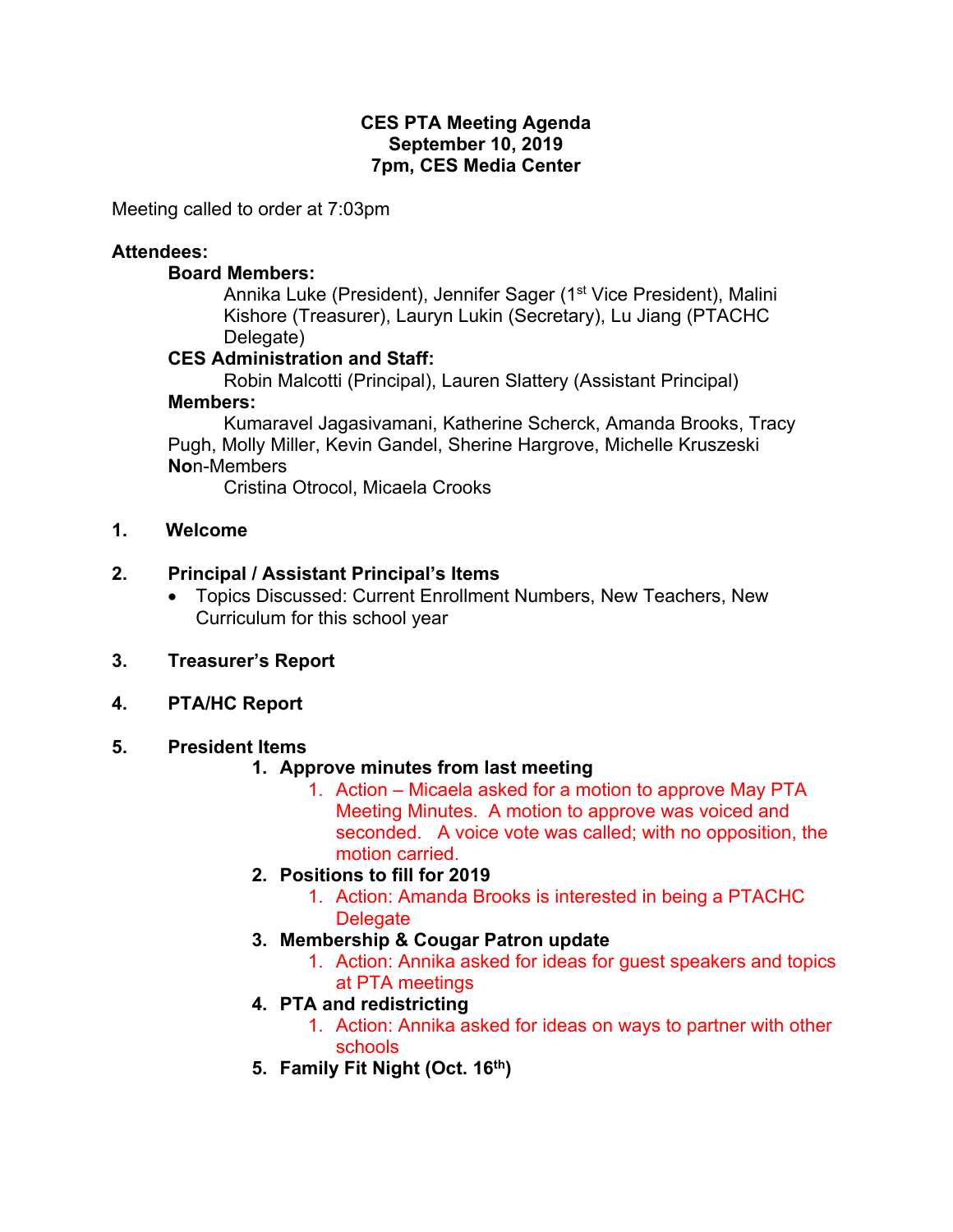1. Action – Ms. Slattery will check to see if the rooms are reserved

## **6. Additional committee reports**

1. Action – Yearbook committee chair asked for help photographing school events and setting up a system for parents to send in their photos from events

# **7. Q & A**

Parking lot items for next meeting: Cemetery Parking Issue and Shed Purchase

## **8. Adjournment**

Meeting was adjourned at 7:50pm

## **Upcoming Meeting Dates**

Tuesday, September 10: 7pm meeting Tuesday, October 15: 7pm Meeting Monday, November 11: 7pm Meeting Tuesday, December 10: 7pm Meeting Tuesday, January 21: 7pm Meeting Tuesday, February 11: 7pm Meeting Tuesday, March 10: 7pm Meeting Tuesday, April 14: 7pm Meeting Saturday, April 18: Spring Fling Tuesday, May 12: 7pm Meeting